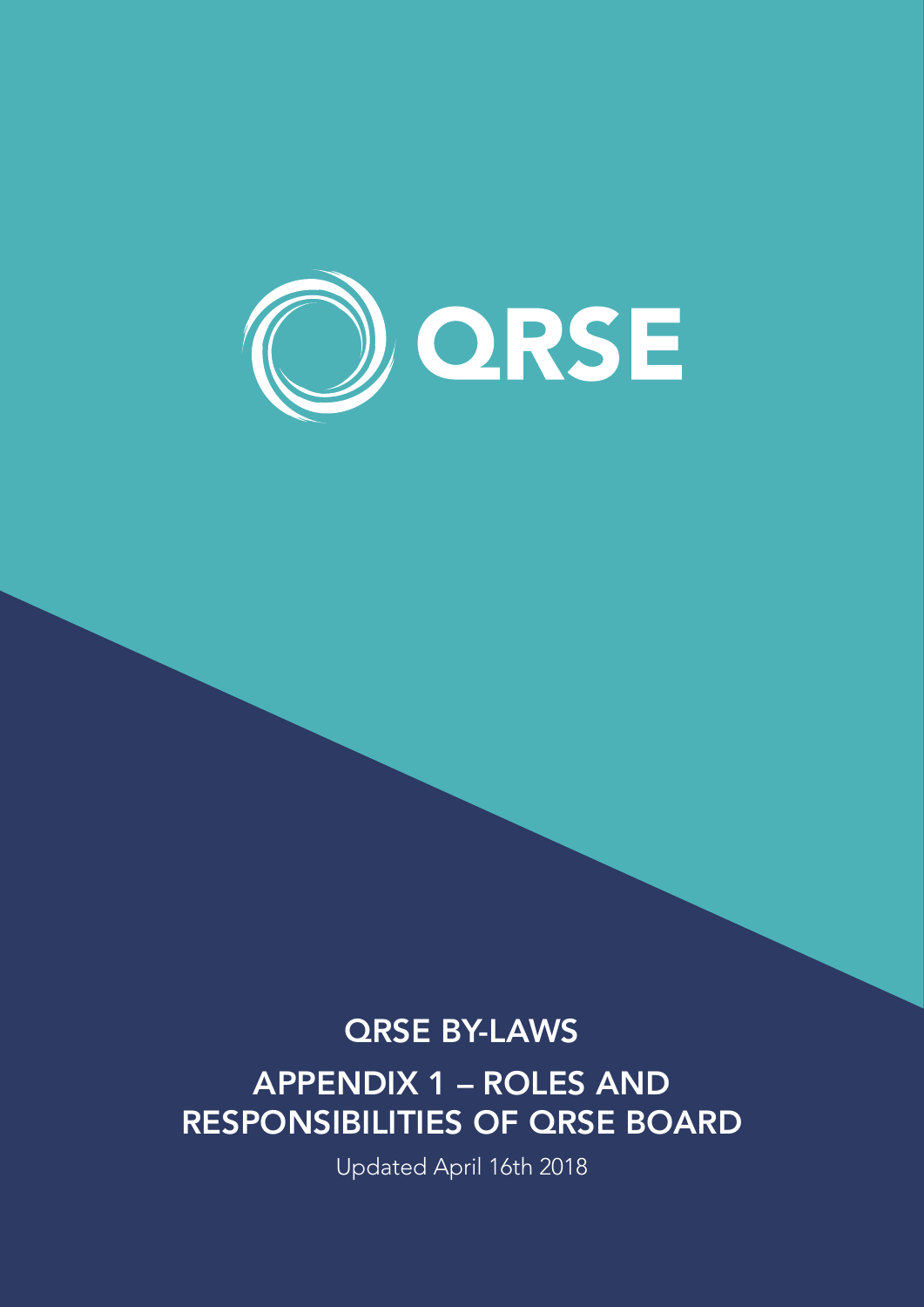

# THE EXECUTIVE BOARD

The Society is governed by a 12-20 member Executive Board. Each board member is responsible for a portfolio of work and details of each of these roles are outlined in this document. QRSE strives to ensure that the Board consists of early, mid and senior career representatives and that it reflects broad geographical coverage, different sport and exercise disciplines, and gender equity. The QRSE Board convenes a minimum of once per year, usually via tele-conference, to review progress.

# ROLES AND RESPONSIBILITIES OF QRSE EXECUTIVE BOARD

#### 1. PRESIDENT

- (i) Upon the start of the two-year term, he/she will provide leadership to QRSE society and QRSE Board activities
- (ii) Chair QRSE Board meetings and the bi-annual AGM
- (iii) Oversee strategic directions of QRSE with periodic review of progress
- (iv) Act as the primary public facing representative of the Society
- (v) Report to QRSE members at bi-annual AGM
- (vi) Represent QRSE as requested at international and regional meetings
- (vii) Oversee the recruitment and rotation of QRSE Board Members
- (viii) Oversee, with support of QRSE Board members, the reporting of QRSE for Charity status
- (ix) Oversee, with QRSE Treasurer, the financial accounts of QRSE and Annual audit reports
- (x) Provide support and direction (as needed) to the work of QRSE Board members
- (xi) Pro-actively seek funding to support the activities of the Society
- (xii) Authorise financial transactions in the absence of the Treasurer
- (xiii) Prepare an annual report for the AGM, detailing the activities
- (xiv) Liaise with the Journal Editor(s) of Qualitative Research in Sport, Exercise and Health (QRSEH),

including providing advice on the recruitment of subsequent Editor(s) of QRSEH

(xv) Promote QRSE to national and international organisations as required

# 2. PRESIDENT ELECT

- (i) Upon the start of the one-year term, he/she elect will work closely with the President to learn to perform all duties incidental to the office of the President.
- (ii) With Member-At-Large, and the editor(s) of Qualitative Research in Sport, Exercise and Health (QRSEH), manage the annual QRSE awards process
- (iii) Represent QRSE at regional and international meetings as requested
- (iv) Act as Chair of QRSE Board meetings in absence of QRSE President
- (v) Pro-actively seek funding to support the activities of the Society
- (vi) Promote QRSE to national and international organisations as required

#### 3. PAST PRESIDENT

- (i) Upon the start of the one-year term, he/ she will provide support and guidance to the QRSE President and QRSE Board on matters of governance, conference choices, awards/tributes, and other activities
- (ii) Pro-actively seek funding to support the activities of the Society
- (iii) Represent QRSE at regional and international meetings as requested

#### 4. SECRETARY

- (i) Upon the start of the three-year term, he/she will maintain the Schedule for QRSE Board Meetings extending at least 6 months ahead of time
- (ii) Coordinate QRSE Board Meetings communications including sending electronic invitations and reminders to Board members
- (iii) Support the QRSE Board meetings including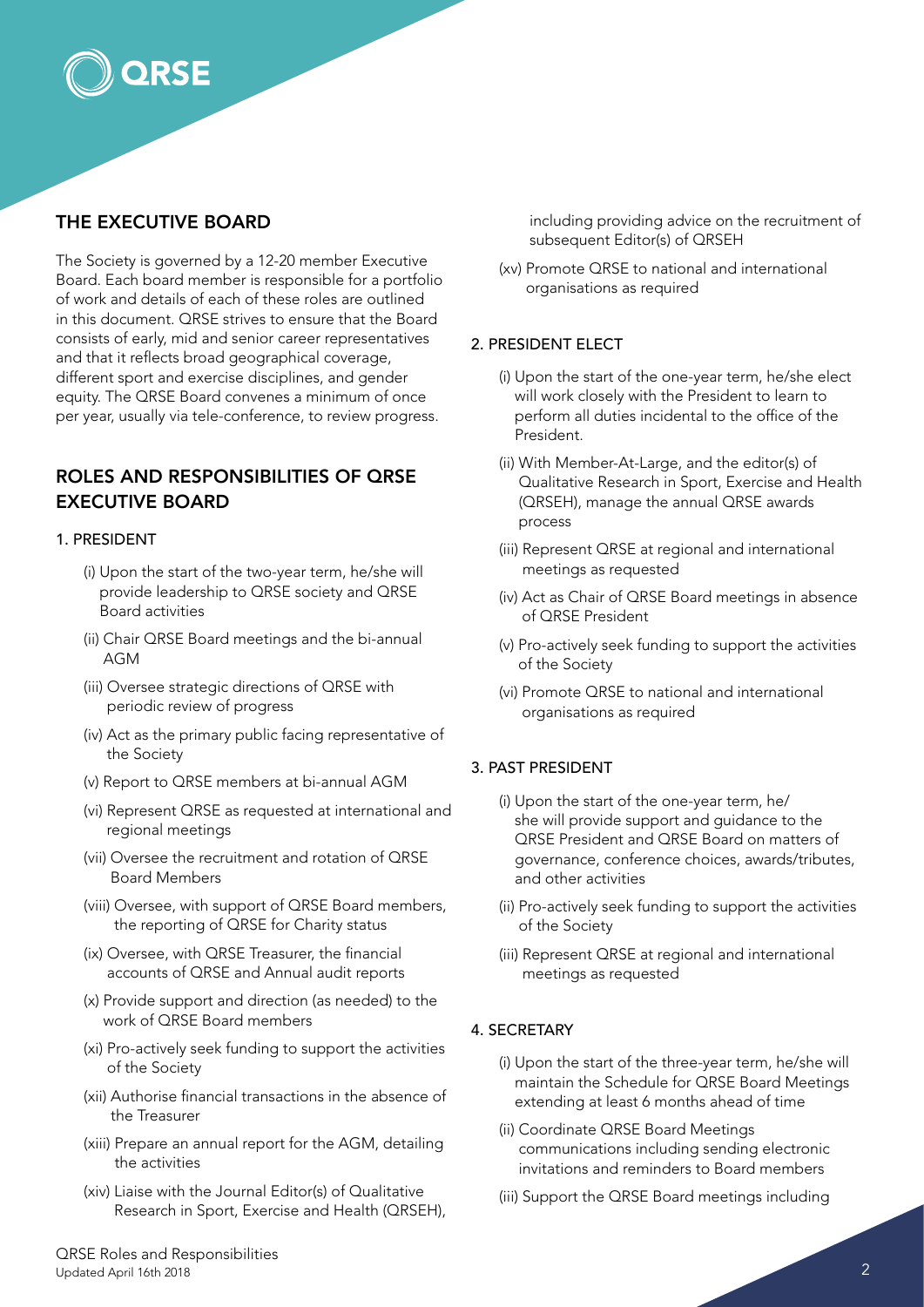

preparation of Board Agenda (sent a minimum of one week ahead), minutes of previous meeting (sent ideally one week after Board meeting, and sent again with the agenda for the next meeting) and Attachments (as required); these tasks and materials should be prepared in consultation with current QRSE President or other delegated persons

- (iv) Coordinate and where needed support QRSE communications for board and board teleconferences as needed including supporting the use of relevant IT software (such as: go to meeting, skype, or similar)
- (v) During QRSE Board meetings, record discussions and draft minutes, circulate to QRSE President (or meeting chair) for approval before circulating as 'draft' to Board members. Finalise and archive copy as required.
- (vi) Be custodian of the Society's records
- (vii) Liaise and support QRSE Governance
- (viii) Lead to maintain records of QRSE Board membership including and QRSE correspondence materials, including Board Members affiliations, terms of service, phone and skype contacts
- (ix) Support QRSE Executive Board Meetings Logistics, Agenda and Minutes as requested by QRSE President
- (x) Support the QRSE President to prepare an Annual Report for the QRSE AGM
- (xi) As a member of the QRSE Executive Board, participate in Executive Board and AGM meetings
- (xii) Promote QRSE to national and international organisations as required

# 5. TREASURER

- (i) Upon the start of the three-year term, and eligible for this role only if a UK resident, he/she will oversee QRSE financial activities as required
- (ii) Provide oversight of QRSE bank accounts
- (iii) Maintain records of QRSE income and expenditures
- (iv) Coordinate approval and action other recurring

and ad hoc invoices, payments and receipts

- (v) Prepare and provide annual financial report (written) to QRSE Board Meetings for the AGM
- (vi) As a member of the QRSE Executive Board, participate in Executive Board and AGM meetings
- (vii) Provide finance support to the QRSE Membership team regarding membership payment troubleshooting
- (viii) Liaise with Membership Officer and Members-At-Large to manage the QRSE membership database
- (ix) Promote QRSE to national and international organisations as required

#### 6. CONFERENCE OFFICER

- (i) Upon the start of the three-year term, he/she will provide executive Board-level leadership and continuity to the biennial conference and workshops
- (ii) Facilitate and co-ordinate the identification of the QRSE conference, including coordinating expressions of interest to host conferences, identifying a minimum of two appropriate sites to host the annual conference, and presenting a case for each site to the Executive Board that takes account of geography, budget, host facilities, the suitability of the host conference team, and fit with the mission and vision of QRSE. Site selection will be determined by a motion and a simple majority of the Executive Board.
- (iii) Serve as an ex-officio member of the host conference scientific board.
- (iv) Facilitate and co-ordinate the identification of the QRSE workshops, including coordinating expressions of interest to host workshops and identifying suitable workshops. Workshop selection will be determined by a motion and a simple majority of the Executive Board.
- (v) Oversee the development of QRSE conference and workshop
- (vi) Keep the Executive Board apprised of the progress of the conference planning (including program and site logistics) and seek Executive Board approval on major issues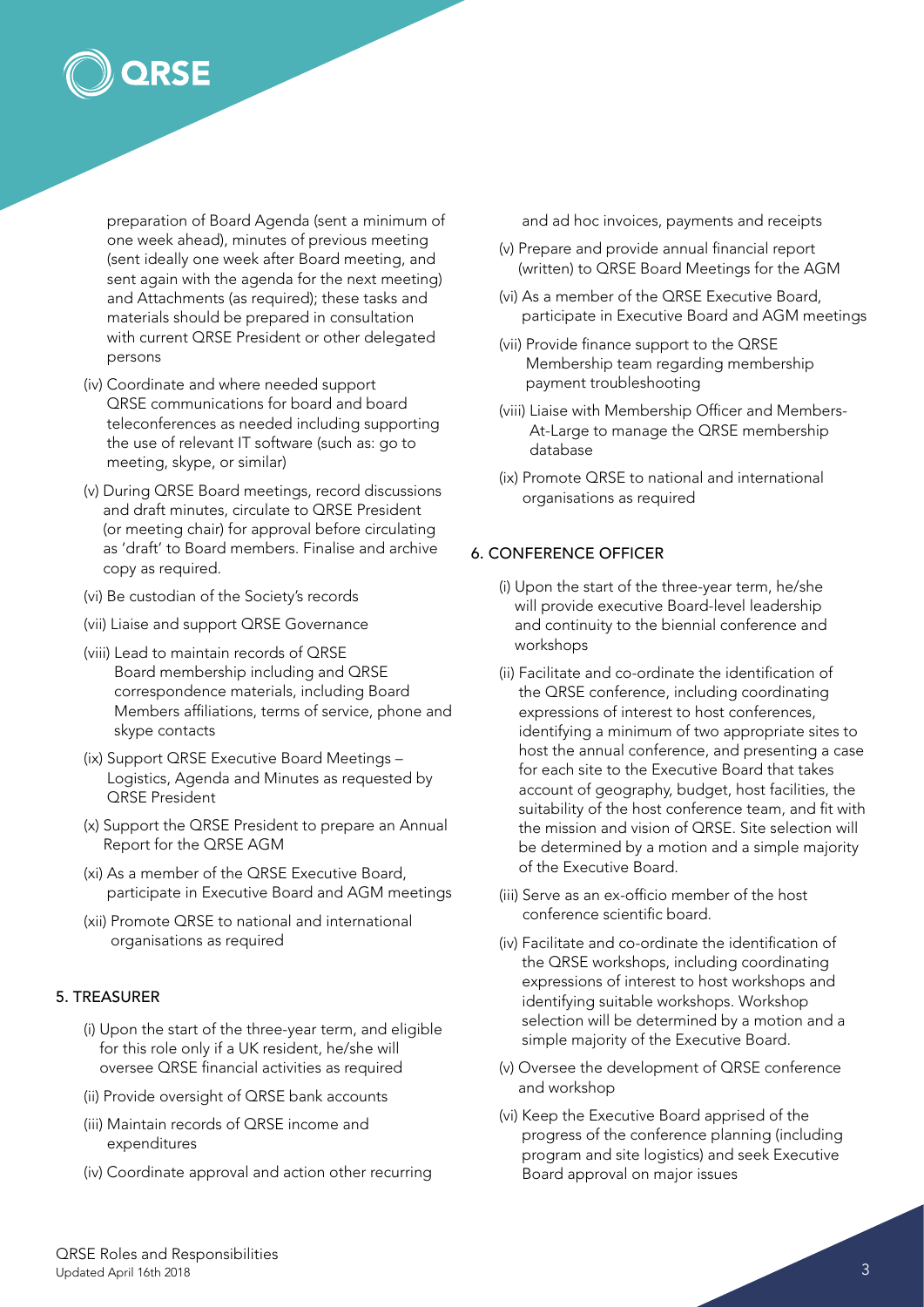

- (vii) Ensure policies, budget, and time schedules for the execution of various duties are upheld
- (viii) Provide a final report of the QRSE conference or workshops within one month of ending to the Executive Board
- (ix) Promote QRSE to national and international organisations as required
- (x) Liaise with Members-At-Large to support conference planning and as required

# 7. COMMUNICATIONS OFFICER

- (i) Upon the start of the three-year term, he/she will provide leadership and coordination to the QRSE Communications strategy
- (ii) Lead, implement, review, and up-date all communications of the QRSE Society on the QRSE website, social media, and written communications to ensure relevant news, employment opportunities, and materials are posted frequently
- (iii) Contribute to and support as needed the QRSE newsletter
- (iv) Monitor and maintain the QRSE email account and that queries are responded to and/or forward to the relevant QRSE Board member; provide follow-up to ensure reply is sent
- (v) Provide reports on QRSEH communications to QRSE Board meetings and the AGM
- (vi) Liaise with the QRSE Membership Officer and Graduate Student Representatives on QRSE Membership recruitment campaigns
- (vii) Promote QRSE to national and international organisations as required
- (viii) Liaise with Members-At-Large to support communication and as required (particularly when cover / support needed for periods of absence/leave)

# 8. ELECTION OFFICER

(i) Upon the start of the three-year term, he/ she shall co-ordinate and manage the election process for each position on the Executive Board, including managing the call for self-nominations,

preparing a list of nominees for the elected offices of the Society in accordance with the Bylaws, communicating with the Executive Board, and reporting the results of the election back to the Board and QRSE members.

- (ii) Keep up to date records of the Executive Board structure and membership
- (iii) Review the election process on an annual basis to ensure it matches the current QRSE policies and by-law
- (iv) Keep up to date records of the Executive Board structure and membership
- (v) Promote QRSE to national and international organisations as required
- (vi) Liaise with Members-At-Large to support communication and as required (particularly when cover / support needed for periods of absence/ leave)

# 9. MEMBERSHIP OFFICER

- (i) Upon the start of the three-year term, he/she will coordinate and manage the QRSE membership database
- (ii) Undertake recurrent duties to maintain database and membership which include checking for expired and soon to expire memberships on a monthly basis and sending invites to renew
- (iii) Contact the Treasurer with details of new subscriptions
- (iv) In conjunction with the QRSE Treasurer, ensure all Memberships are successfully processed and funds received; where problems arise, either by default or IT problems, follow up with prospective member to ensure payment is received
- (v) Follow up with new and renewed student memberships and collect and archive copies of proof of student status for new members; where not provided communicate with individuals and seek upgrade of membership or cancellation
- (vi) Liaise with the QRSE Communication officer on QRSE Membership recruitment campaigns
- (vii) Provide report on QRSE Membership at QRSE Board meetings and the AGM including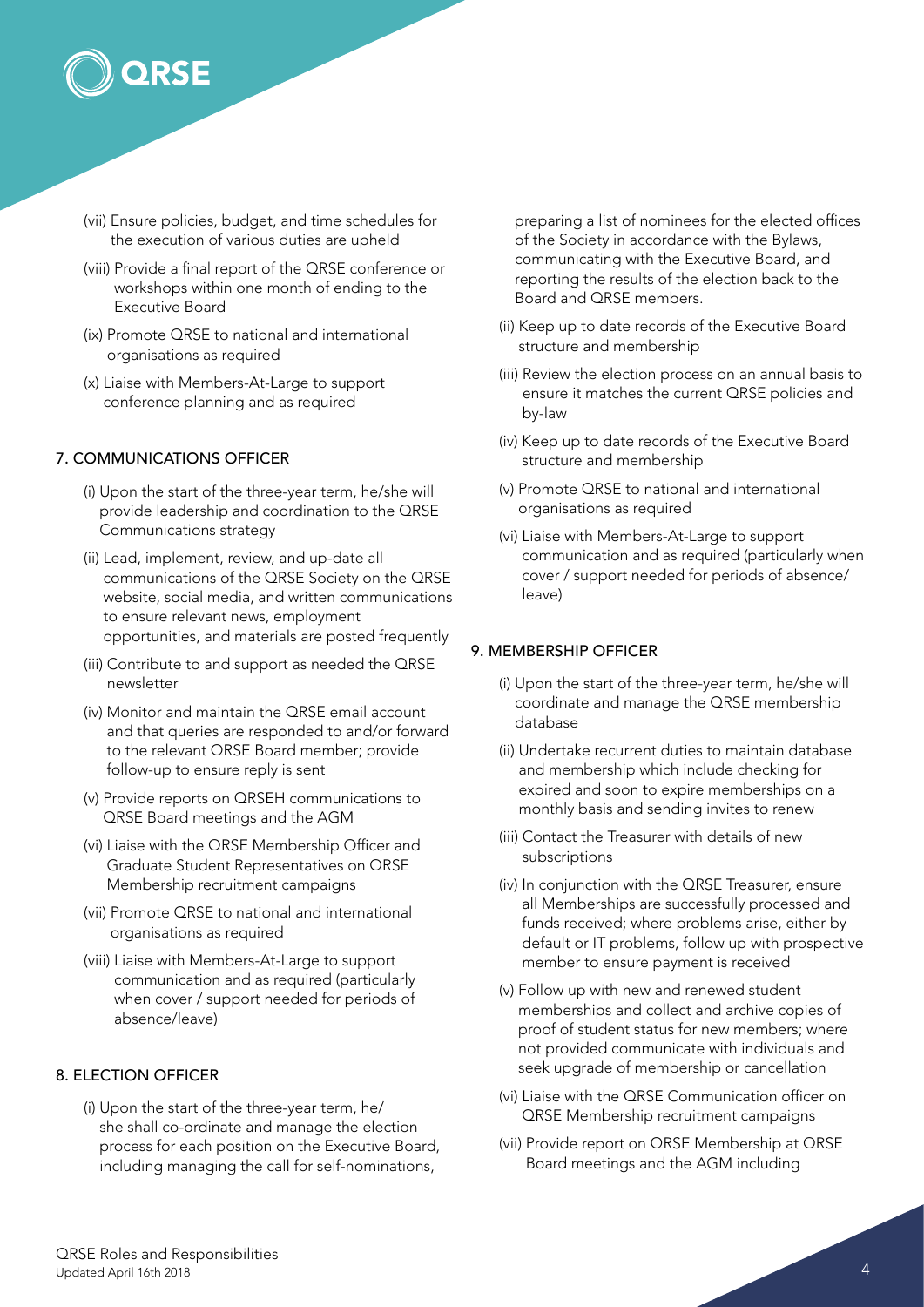

breakdown of membership numbers by category, country etc

- (viii) Liaise and support Membership promotion and processes in conjunction with QRSE conferences and workshops
- (ix) Support the QRSE Board with any Membership related activities where possible
- (x) Promote QRSE to national and international organisations as required
- (xi) Liaise with Members-At-Large to support communication and as required (particularly when cover / support needed for periods of absence/ leave)

#### 10. MEMBER-AT-LARGE

- (i) Upon the start of the three-year term, each Member-At-Large shall co-ordinate and lead a QRSE award (i.e., outstanding early career award) and work closely with the President Elect and editor(s) of Qualitative Research in Sport, Exercise and Health (QRSEH)
- (ii) Create and sustain regional networks
- (iii) Attend meetings/events and liaise with the QRSE president regarding appropriate representation as required
- (iv) Promote QRSE to national and international organisations as required
- (v) Assist in other duties as assigned by the Board

#### 11. GRADUATE STUDENT REPRESENTATIVES

- (i) Upon the start of the two-year term, each person shall represent the concerns and interests of the QRSE graduate students on the Board
- (ii) Be responsible for reporting back to QRSE graduate students concerning Board activities
- (iii) Assist graduate students attending the biennial Conference concerning their particular needs (e.g., accommodations)
- (iv) Liaise with the Membership Officer and Communications Officer on QRSE Membership recruitment campaigns
- (v) Develop and co-ordinate student workshops,

webinars, and other activities that will benefit QRSE student members

(vi) Promote QRSE to national and international organisations as required

# 12. QUALITATIVE RESEARCH IN SPORT, EXERCISE AND HEALTH (QRSEH) JOURNAL EDITOR(S)

- (i) Liaise with the QRSE President and publisher (Routledge) of QRSEH to recruit subsequent Editor(s) of QRSEH. It must be noted that the editor(s) of QRSEH are ex officio members and have independent control of the journal. All final decisions, including the final approval of the next editor(s) to take to the publisher, are made by the editor(s). QRSE Executive Board operate only in an advisory capacity for QRSEH
- (ii) Attend QRSE meetings/events as required
- (iii) Provide advice on all QRSE activities
- (iv) With the President Elect and Members-At-Large, co-ordinate a QRSE award (i.e., outstanding early career award)
- (v) Support the Conference Officer as appropriate
- (vi) Promote QRSE to national and international organisations as required

# 13. QUALITATIVE RESEARCH IN SPORT AND PHYSICAL ACTIVITY (QRSPA) BOOK SERIES EDITOR(S)

- (i) Liaise with the QRSE President and publisher (Routledge) to recruit subsequent Editor(s) of QRSPA. It must be noted that the editor(s) of QRSPA are ex officio members and have independent control of the series. All final decisions, including the final approval of the next editor(s) to take to the publisher, are made by the editor(s). QRSE Executive Board operate only in an advisory capacity for QRSPA
- (ii) Attend QRSE meetings/events as required
- (iii) Provide advice on all QRSE activities, including outstanding early career award
- (iv) Support the Conference Officer as appropriate
- (v) Promote QRSE to national and international organisations as required